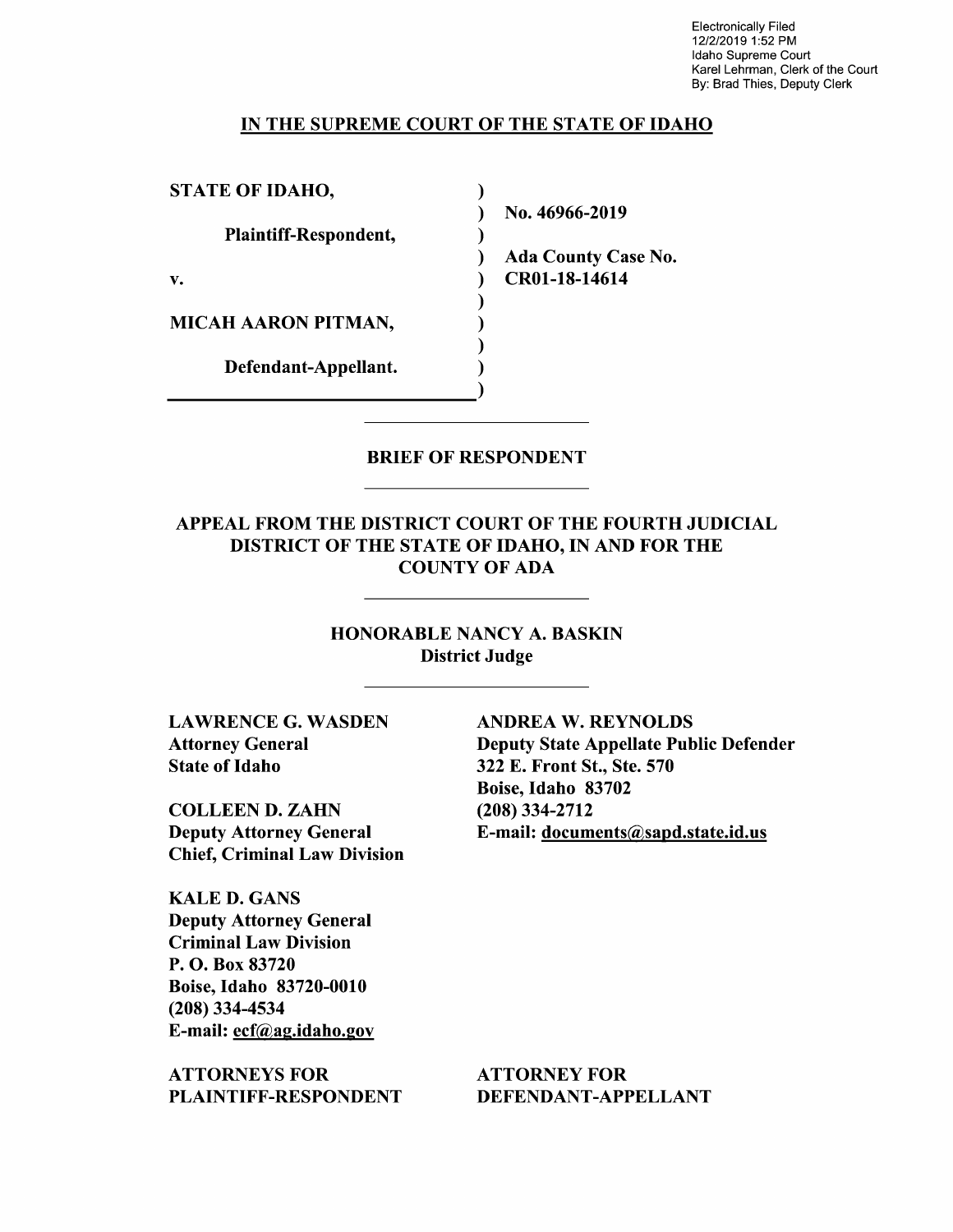# **TABLE OF CONTENTS**

## $PAGE$

| This Court Must Affirm On The Uncontested Basis That<br>Pitman's Motion Was Denied Because He Consented To |
|------------------------------------------------------------------------------------------------------------|
|                                                                                                            |
|                                                                                                            |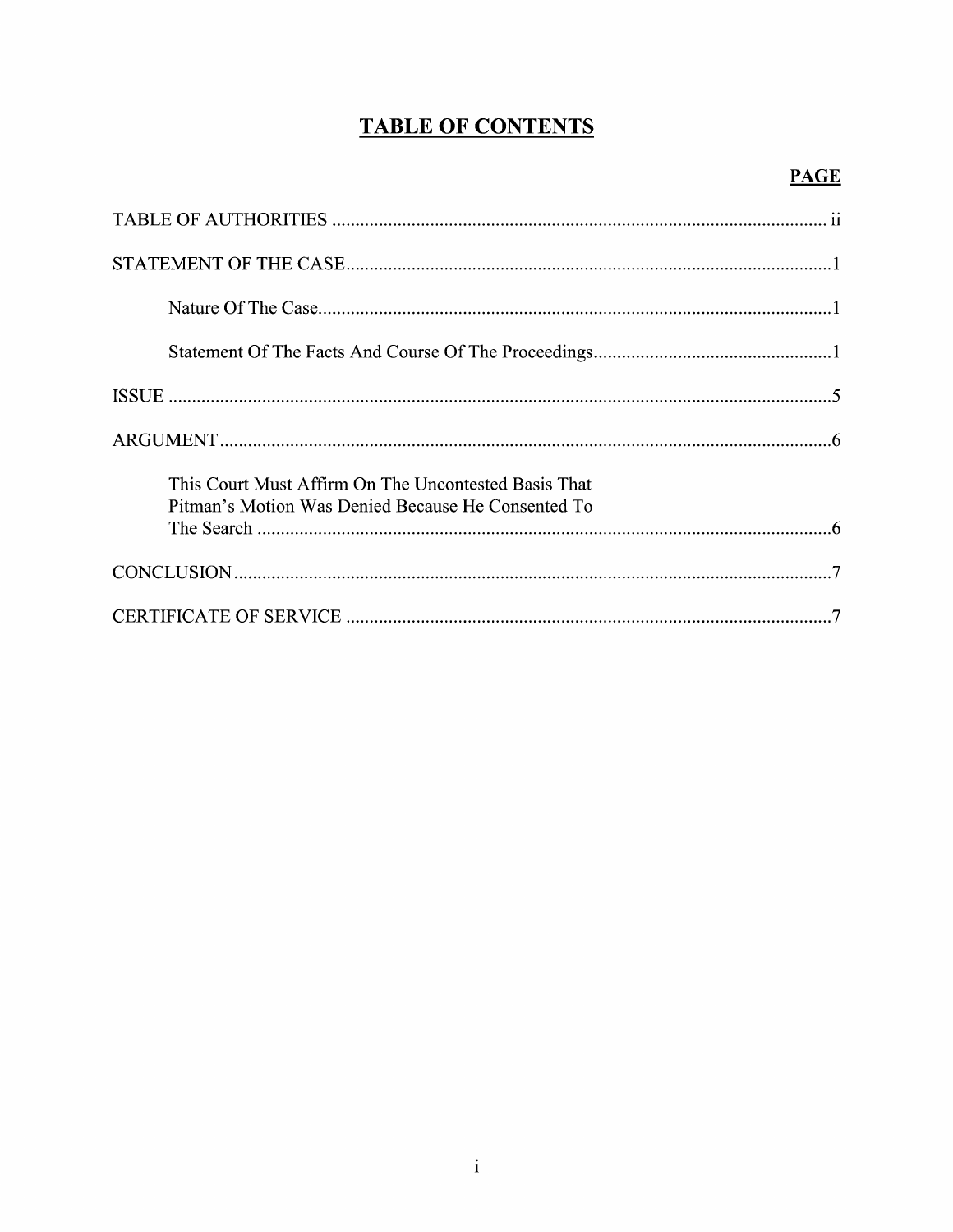## TABLE OF AUTHORITIES

| <b>CASES</b> | <b>PAGE</b> |
|--------------|-------------|
|              |             |
|              |             |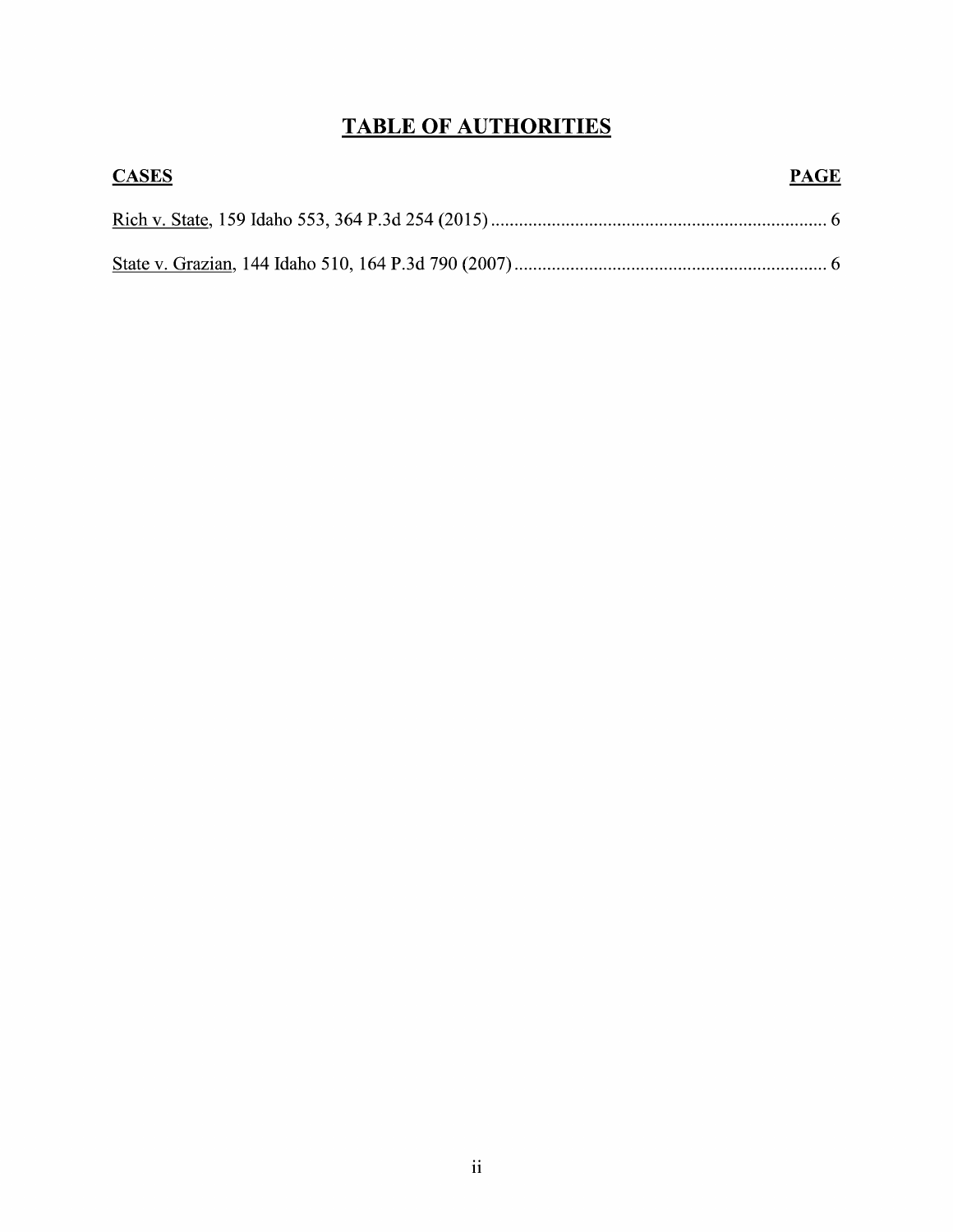#### STATEMENT OF THE CASE

#### Nature Of The Case

Micah Aaron Pitman appeals from the district court's denial 0f his motion t0 suppress evidence.

#### Statement Of The Facts And Course Of The Proceedings

Boise Police officers responded to a report of a domestic disturbance at an apartment. (PSI, p.3.) They received information that Pitman was "possibly involved" and made contact with Pitman after he "opened the front door" of the apartment. (Tr., p.9, Ls.17-24; p.15, L.24 – p.17, L.5.) Officer Nick Peterson instructed Pitman, who was "acting weird," to "take his hands out of his pockets," due to a "concern[] that he may have had some sort of weapon." (Tr., p.18,  $L.3 - p.19, L.15.$ 

Officer Peterson testified as to what happened next:

Q. Were you ever invited by Mr. Pitman to search him?

A. Yes.

Q. Did he ever demand that you do so?

A. Yes.

Q. Did he ever revoke his consent or his demand that you search him?

A. No, not that I believe.

Q. So skipping forward t0 the end of the situation, When you finally did search him, at that point to your knowledge had he ever revoked his consent or his demand that you search him?

A. No.

 $(Tr., p.21, Ls.7-19.)$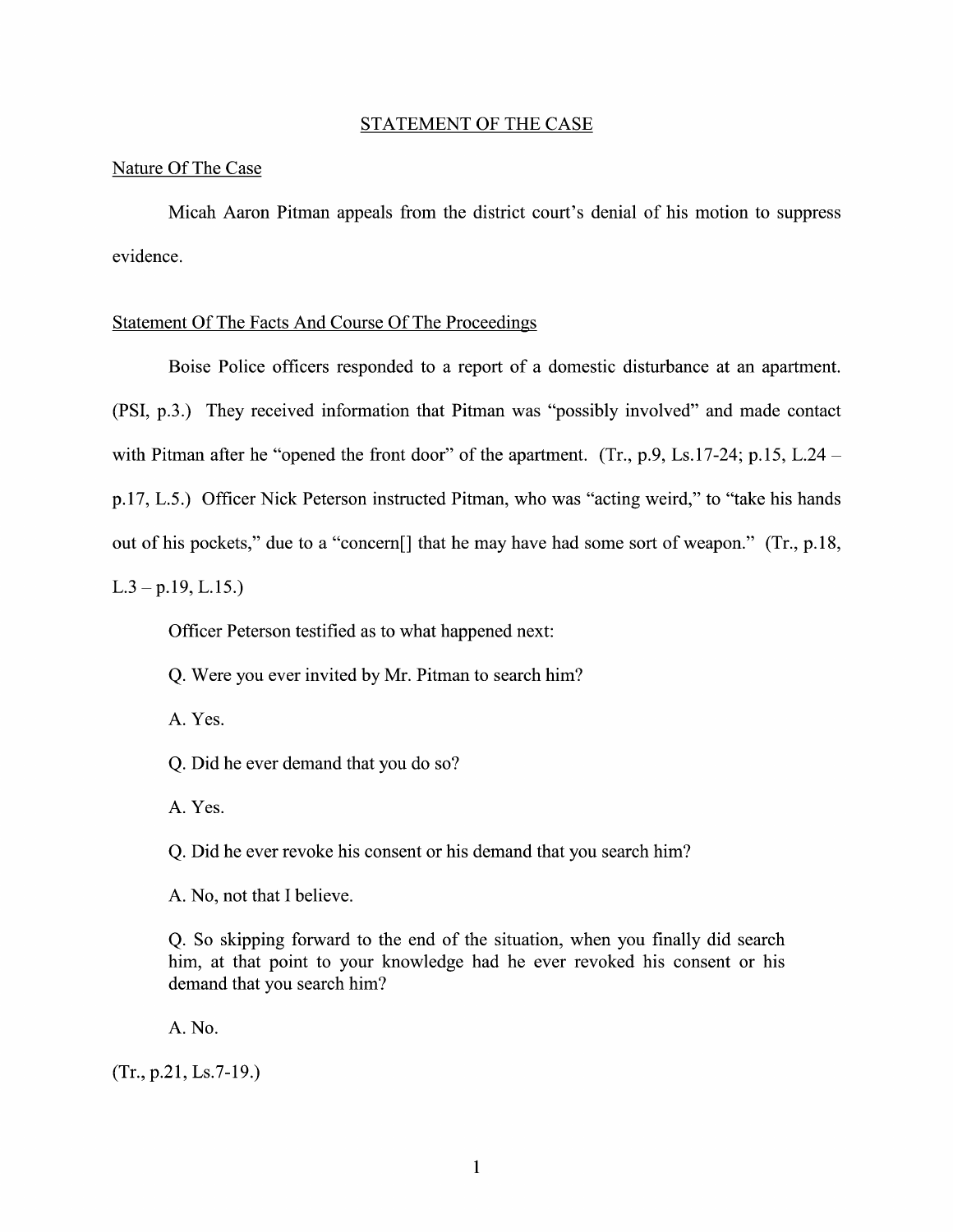Pitman then started walking towards another officer with his hands "[a]t his pockets"; he was ordered to sit down. (Tr., p.21, L.20 – p.22, L.9; p.24, Ls.2-10.) After Officer Peterson "grabbed [Pitman] by the right arm" and threatened to arrest him, Pitman finally sat down. (Tr.,  $p.24$ , L.14 –  $p.26$ , L.6.)

At that point the tone of the conversation with Pitman got "pretty argumentative." (Tr., p.26, Ls.19-21.) A female exited a neighboring apartment and Pitman stood up again. (Tr., p.27,  $L.2 - p.28$ , L.9.) After "multiple commands to sit down again," Pitman sat. (Tr., p.28, Ls.10-17.) Pitman then stood up again and "told [Officer Peterson] to search him." (Tr., p.29, Ls.4-8.) Officer Peterson decided to place Pitman in handcuffs to detain him—because "[a]t that point" Officer Peterson "had already asked him multiple times t0 stay seated," yet Pitman was arguing and not complying. (Tr., p.29, Ls.8-16.) When Officer Peterson went to handcuff Pitman, Pitman "immediately tensed his muscles, pulled his hands in front of him," and was "not complying at all." (Tr., p.29, L.23 – p.30, L.3.) Officer Peterson then decided to arrest Pitman, and the officers "were eventually able to get his hands behind his back and place him in handcuffs." (Tr., p.30, Ls.11-23.) The officers searched Pitman thereafter and found methamphetamine in his pocket.  $(Tr, p.31, Ls.2-5; PSI, p.3.)$ 

The state charged Pitman with possession of methamphetamine and resisting arrest. (R., pp.27-28.) Pitman filed a motion to suppress, conceding that the "investigatory detention" of Pitman was "almost certainly" reasonable. (R., p.51.) However, Pitman argued that the arrest for resisting and obstructing was unlawful. (R., pp.51-54.) As he put it, "the issue becomes whether the officer, attempting to cuff Mr. Pitman for refusing to sit down, was attempting to perform an official act or duty of his office, and was therefore justified in arresting Mr. Pitman for resisting and obstructing, from which the methamphetamine was discovered." (R., p.51.)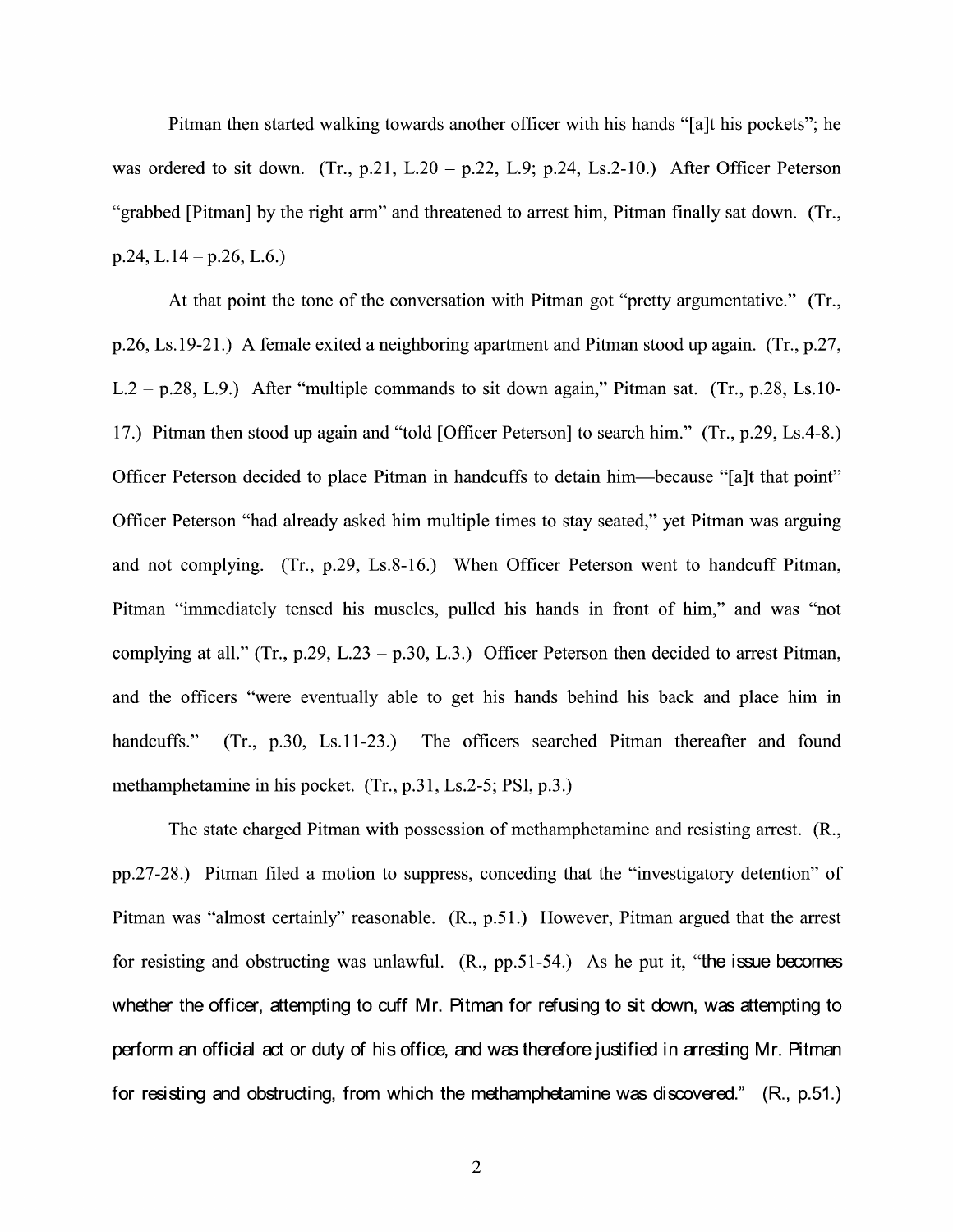Pitman argued that "the methamphetamine located in Mr. Pitman's pocket was the result of a search incident to an unlawful arrest and should be suppressed." (R., p.54.)

After a hearing on the motion to suppress the district court denied Pitman's motion. It concluded "there was probable cause that the facts and circumstances known to the officer warranting a prudent man in believing that the offence" of resisting and obstructing "has been or is being committed." (Tr., p.117, L.20 – p.118, L.3.) The court accordingly found that "the arrest was lawful and that there were adequate facts as articulated by the officers and as shown 0n the Video t0 allow this Court to conclude that the arrest was lawful"; thus, "because the arrest was lawful then the search incident to arrest is a recognized exception under the United States constitution as well as the Idaho constitution and that the drugs found 0n the defendant's person were incident to arrest." (Tr., p.118, Ls.4-18.) The court also found in the alternative that even if the handcuffing of Pitman "was not a lawful arrest," "it would be lawful for the police to have handcuffed the defendant for officer safety reasons under the totality 0f circumstances presented in this case." (Tr., p.119, L.18 – p.119, L.17.)

Finally, as yet another "alternative basis" to deny the motion, the district court found that Pitman consented to the search:

But in this case there is the additional fact that the defendant consented to the search 0f his person. Just before he was handcuffed Mr. Pitman told Officer Peterson, "Why don't you search me then, that's the first thing an officer does." Immediately before Officer Peterson attempts to handcuff him Pitman stands up and says, "If you are going to search me, make sure I'm safe."

In the Court's review of the video the Court finds at least five times and I think more. Well, let me restate that. Well, let me just say at numerous times, I am not sure five. I was counting something else in my notes from the video. But on numerous times the defendant specifically asked to be searched and he never withdraws that consent to be searched from the very beginning of his encounter with the officer. And that's an alternative basis to uphold or to deny the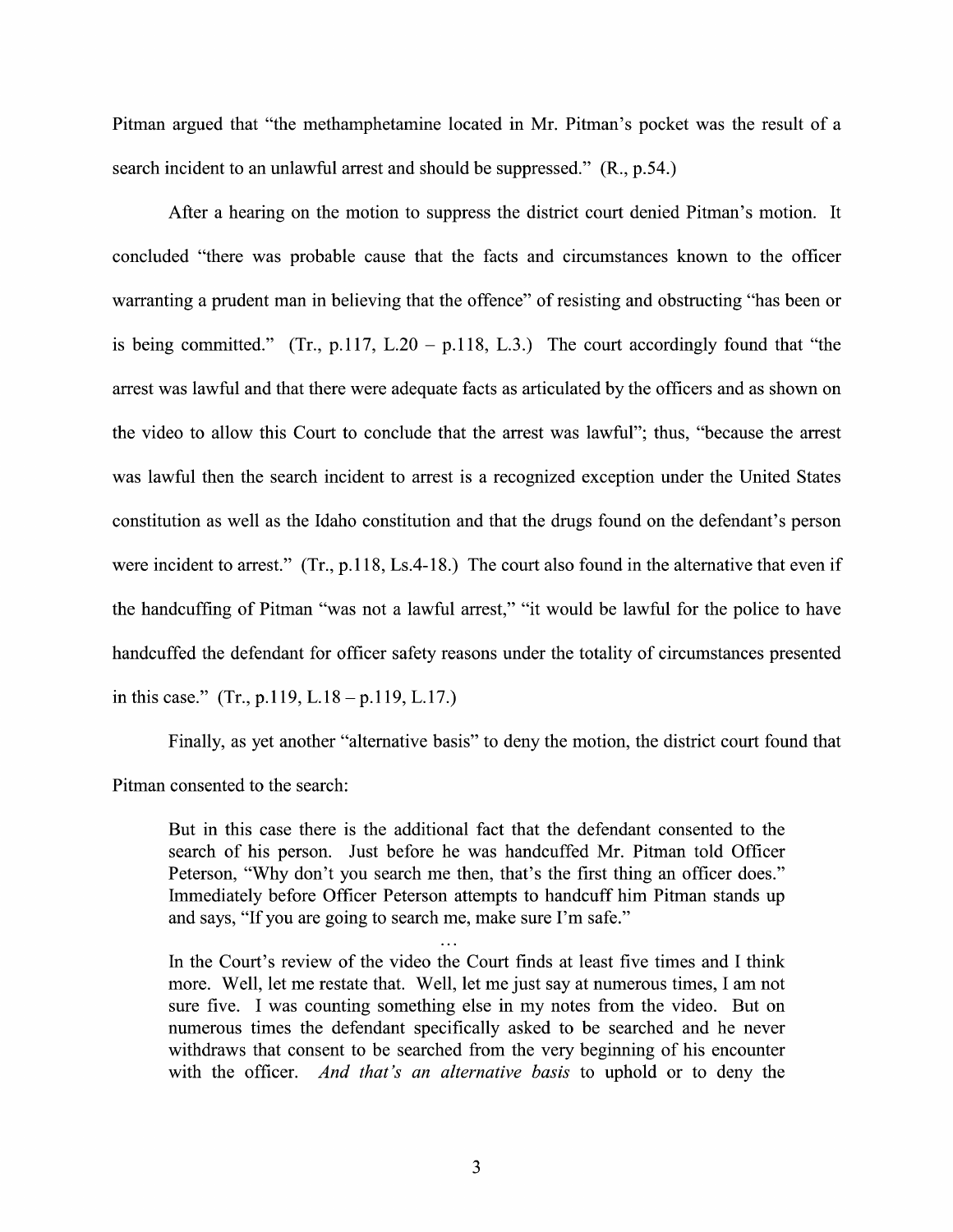motion—to uphold the officer's actions and to deny the motion to suppress in this case.

### (Tr., p.119, L.23 – p.121, L.2 (emphasis added).)

The district court denied the motion to suppress.  $(Tr, p.121, L.23 - p.122, L.4.)$  Pitman later entered into a conditional plea, pleading guilty to possession of methamphetamine, but reserving the right to appeal from the district court's denial of his suppression motion. (Tr., p.156, Ls.10-13; p.164, Ls.10-13.) The district court sentenced Pitman to five years, with two years fixed, and placed him 0n probation. (R., p.1 17.) Pitman timely appealed. (R., pp.130-33.)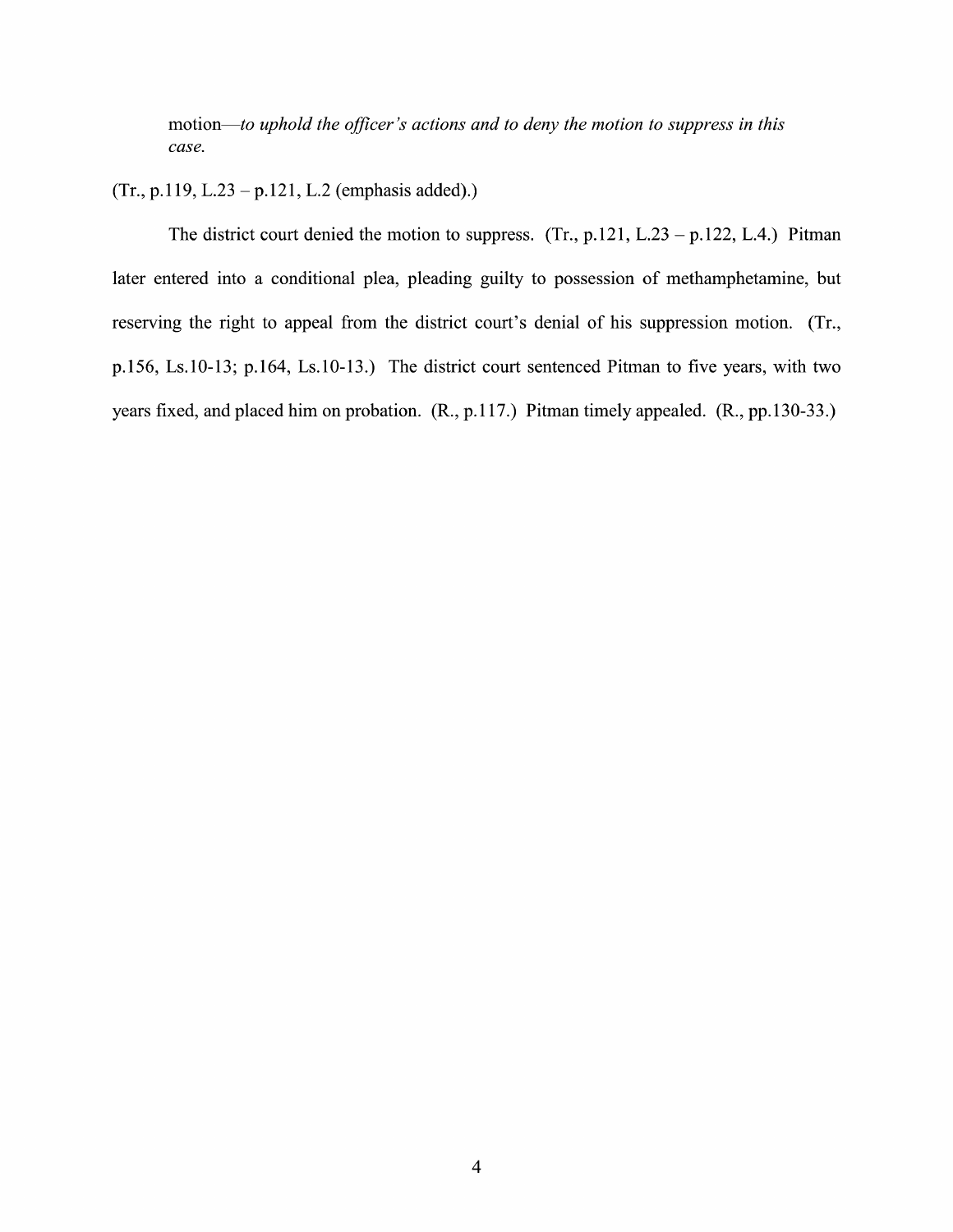## **ISSUE**

Pitman states the issue on appeal as:

Did the district court err in denying Mr. Pitman's motion to suppress?

(Appellant's brief, p.3.)

The state rephrases the issue as:

Must this Court affirm 0n the uncontested basis that Pitman's motion was denied because he consented to the search?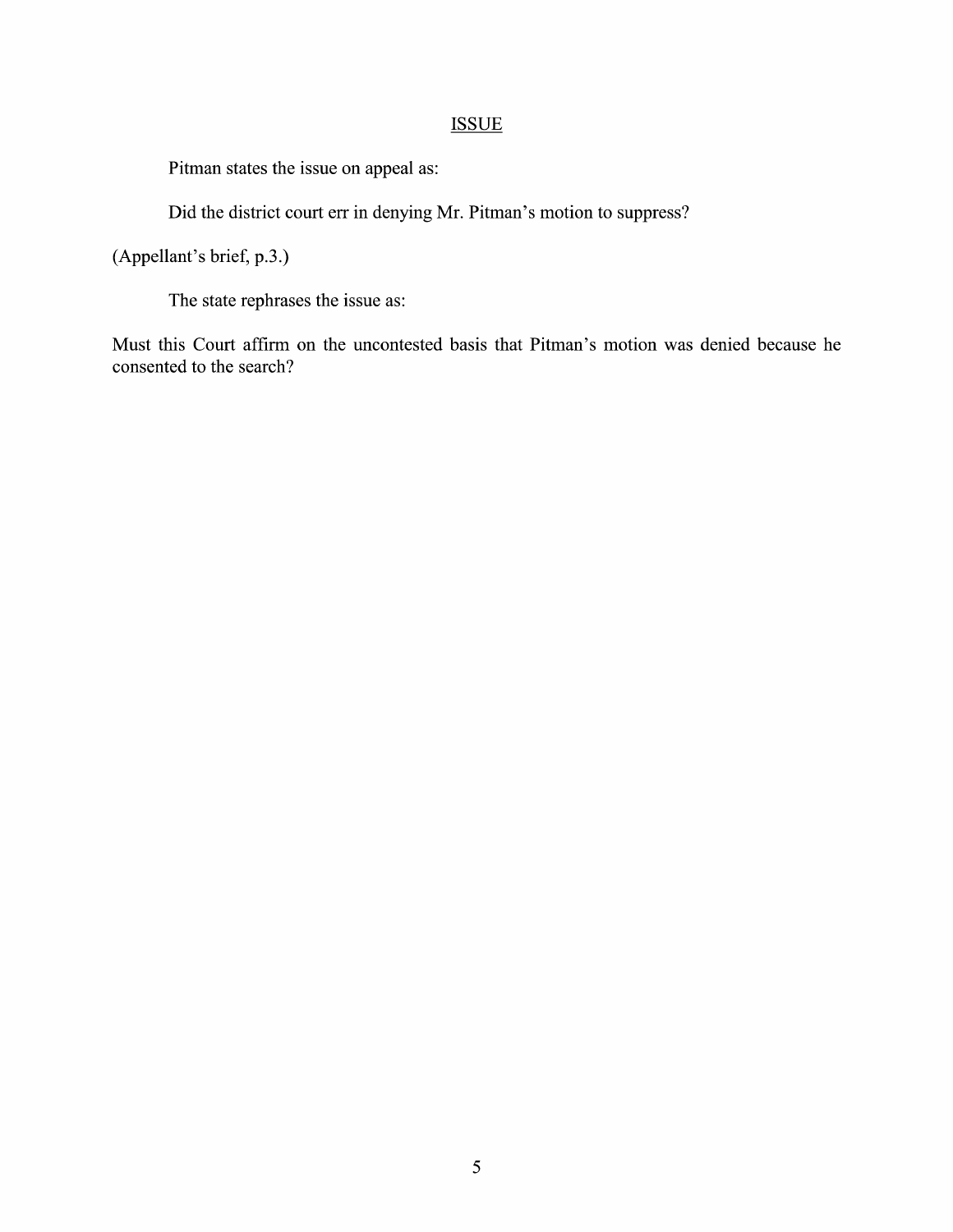#### ARGUMENT

### This Court Must Affirm On The Uncontested Basis That Pitman's Motion Was Denied Because He Consented To The Search

Pitman challenges the denial of his motion to suppress on a single ground: he "contends" the district court erred in concluding he was searched incident to a lawful arrest" because, he purports, "Officer Peterson did not have probable cause t0 arrest him for resisting and/or obstructing." (Appellant's brief, pp.1, 6.) However, Pitman "makes this argument mindful of the alternative reason the district court gave for denying Mr. Pitman's motion"—that Pitman consented to the search—"which he does not challenge on appeal." (Appellant's brief, p.1.)

As a procedural matter this is fatal to Pitman's appeal. "Where a lower court makes a ruling based 0n two alternative grounds and only one of those grounds is challenged 0n appeal, the appellate court must affirm 0n the uncontested basis." Rich V. State, <sup>159</sup> Idaho 553, 555, <sup>364</sup> P.3d 254, 256 (2015) (quoting State v. Grazian, 144 Idaho 510, 517-18, 164 P.3d 790, 797-98 (2007)). The district court below made an explicit alternative holding that it was denying Pitman's motion because he consented to the search. (Tr., p.119, L.23 – p.121, L.2.) Because Pitman concedes he is not challenging this alternative holding 0n appeal, this Court must affirm the district court's denial of the motion to suppress on this uncontested basis.<sup>1</sup>

 $<sup>1</sup>$  To the extent Pitman's merits argument on probable cause survives his failure to challenge the</sup> alternative basis for affirming the district court's decision, that argument fails for all the reasons and findings set forth in the district court's ruling denying the motion to suppress. (Tr.,  $p.104$ ,  $L.13 - p.122, L.4.$